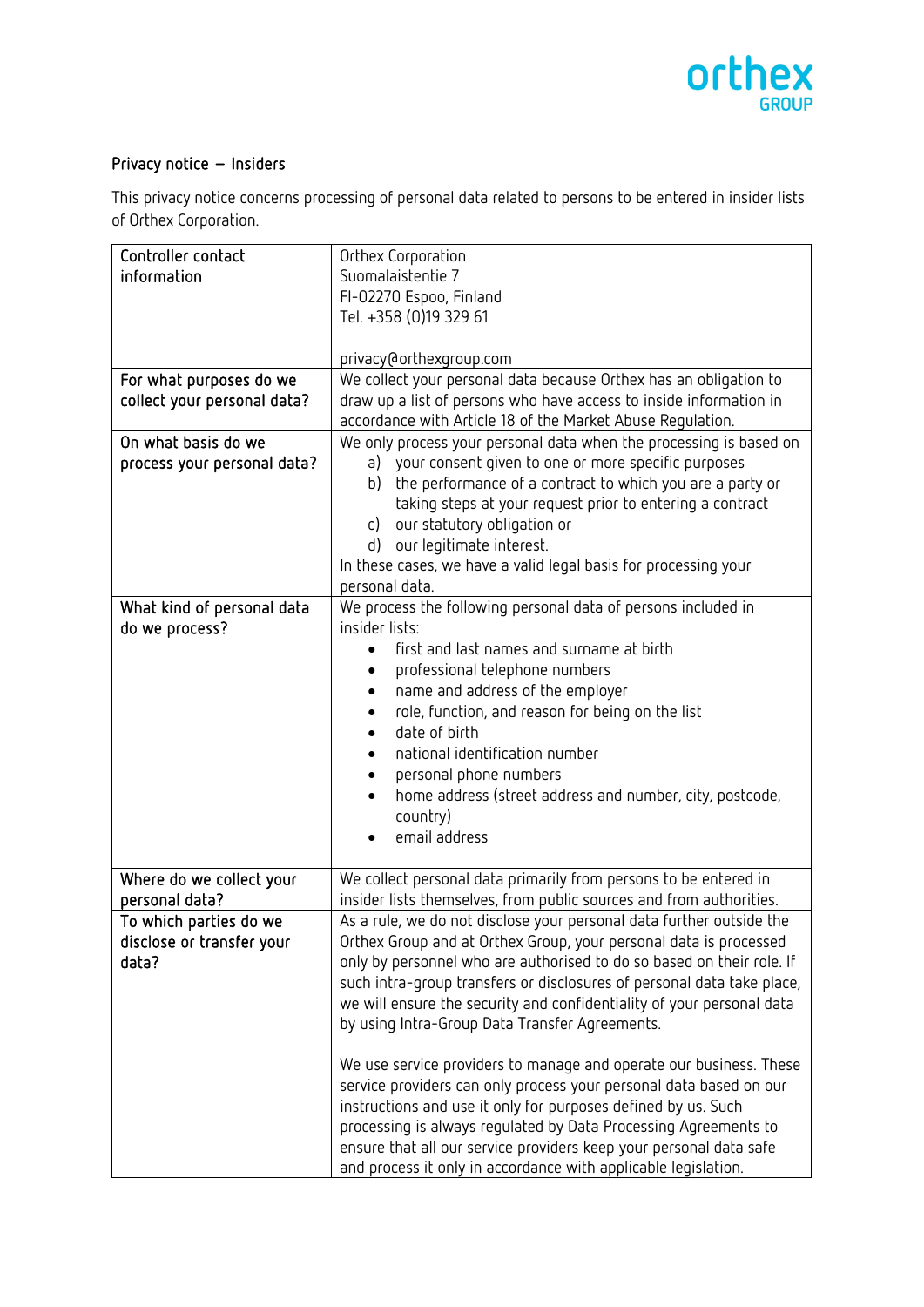## orthex

|                                                                | In certain situations, we must disclose your personal data to another<br>controller, who will use that personal data for its own purposes.<br>Personal data may have to be disclosed for example to authorities<br>when Orthex has a legal obligation to do so.                                                                                                                                                                                                                                                                                                                                                                            |
|----------------------------------------------------------------|--------------------------------------------------------------------------------------------------------------------------------------------------------------------------------------------------------------------------------------------------------------------------------------------------------------------------------------------------------------------------------------------------------------------------------------------------------------------------------------------------------------------------------------------------------------------------------------------------------------------------------------------|
| Do we transfer your<br>personal data outside the<br>EU or EEA? | As a rule, we do not transfer your personal data outside the EU or<br>EEA. In case your personal data is transferred outside the EU or EEA,<br>appropriate technical and organisational measures, such as EU<br>Model Clauses, are taken to secure your personal data. The recipients<br>of such data will be required to protect confidentiality and security of<br>the personal data and may not use it for the benefit of their own<br>business.                                                                                                                                                                                        |
| How do we protect your<br>personal data?                       | Orthex has taken appropriate technical and organisational measures<br>to restrict access to the personal data it holds and to protect it<br>against loss, accidental destruction, misuse, and unlawful alteration.<br>Access to personal data is restricted on a need-to-know basis to<br>individuals (Orthex's employees and service providers) who need to<br>access the data for the purposes it was collected for.                                                                                                                                                                                                                     |
| How long do we store your<br>personal data?                    | By default, we store personal data only as long as is necessary for<br>the purposes it was collected for. When personal data is no longer<br>needed for that purpose, it was originally collected for, it will be<br>deleted or anonymized, unless we have a legal obligation to retain<br>the data for a longer period. This means that the retention periods<br>we have defined for your personal data vary depending on the<br>processing purpose, type of personal data, and local requirements.<br>Orthex has a legal obligation to retain insider lists for at least five<br>years after the list has been drawn up or last updated. |
| What are your rights as a<br>data subject?                     | As a data subject you have certain rights which help you to control<br>your own personal data and to affect the way it is being processed. If<br>you wish to use your rights, please contact us by email at<br>privacy@orthexgroup.com.<br>Right to access<br>You have the right to obtain confirmation as to whether your                                                                                                                                                                                                                                                                                                                 |
|                                                                | personal data is being processed by us and to know what personal<br>data it is we process. If you wish, you may request a copy of such<br>data.<br>Right to rectification                                                                                                                                                                                                                                                                                                                                                                                                                                                                  |
|                                                                | If your personal data is incorrect or incomplete, you have the right to<br>request for rectification or completion of your personal data.                                                                                                                                                                                                                                                                                                                                                                                                                                                                                                  |
|                                                                | Right to be forgotten                                                                                                                                                                                                                                                                                                                                                                                                                                                                                                                                                                                                                      |
|                                                                | You have the right to request that your personal data be erased. In<br>such a case, we will delete your personal data unless we have a legal<br>obligation or other overriding reason to retain your data.                                                                                                                                                                                                                                                                                                                                                                                                                                 |

Г